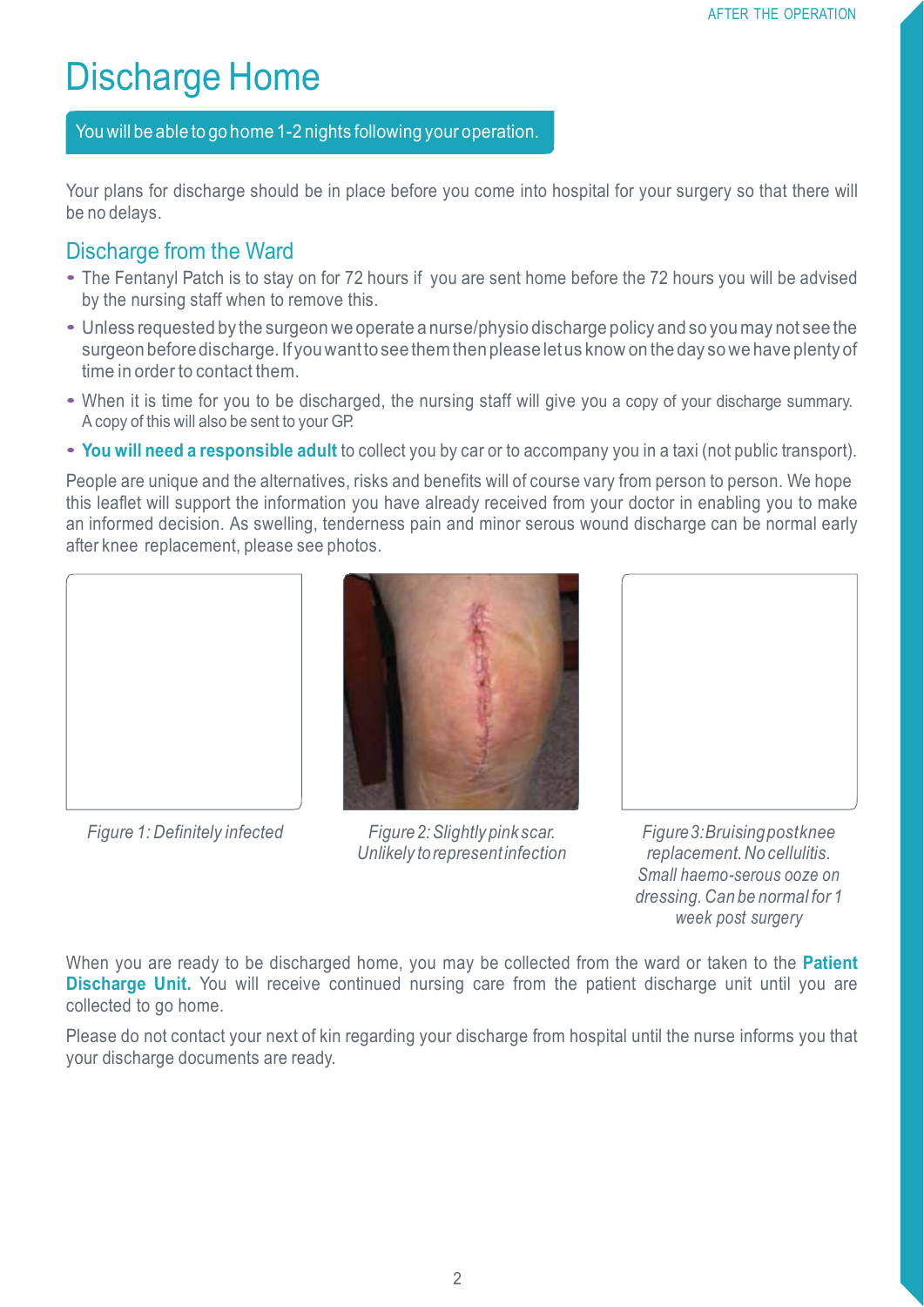Please ensure you have the following:

- All your personal belongings
- Your discharge paperwork and any relevant documentation.
- The regular medicines you brought into hospital on admission.

If applicable any medication to take home. You may have 14 days of tablets to take instead of the injection you were having on the ward to reduce the risk of blood clots occurring.

If applicable, a follow-up appointment

Your Octenisan® wash bottle to complete treatment

- You know who to contact with a concern
- Please inform the nursing staff/ward clerk on leaving the ward
- Clean dressing on discharge
- Advice on wound care please see page 29 for pictures
- Spare stockings to be changed every other day -- delete
- Stockings 6 weeks delete
- Any intermediate care organised on discharge
- Completed feedback questionnaire on page 37

#### **If you require to be taken home by hospitaltransport please note the following:**

A specific time cannot be given to pick you up or get you home by.

• It is preferable that you have your own front door key available. You need to limit your luggage to one bag only.

Please ensure you have loose clothing to wear home as you may have some hip or knee swelling following your surgery, and your transport home has been organised.

The physiotherapists will advise you on exercises to carry on with upon discharge and arrange a follow up physiotherapist appointment.

On discharge your physiotherapist will arrange an appointment with Milton Keynes Hospital physiotherapy department, or your local physiotherapy provider. They will contact you either by letter or over the phone.

- You will be discharged using the appropriate walking aid for yourlevel ofmobility
- An increased ache in the knee region usually means that you have increased your level of activity. If you experience any sharp pain, stop activity immediately. If symptoms don't settle, contact your GP for advice
- If swelling persists, wrap <sup>a</sup> small bag of ice in <sup>a</sup> wet towel and put it on your knee for 15-20

You will go home with information regarding removal of stitches, if applicable, and any medications needed which the nursing staff will go through with you. Consultant follow up appointment will be made and sent to you if you do not have it to go home with.

Before you go home you should make sure that you know what to do to reduce the risk of a DVT developing refer to page 21.

If you develop any of the symptoms described, and you think it may be a DVT, please seek immediate medical advice.

Your consultant or his team in outpatients will also review you.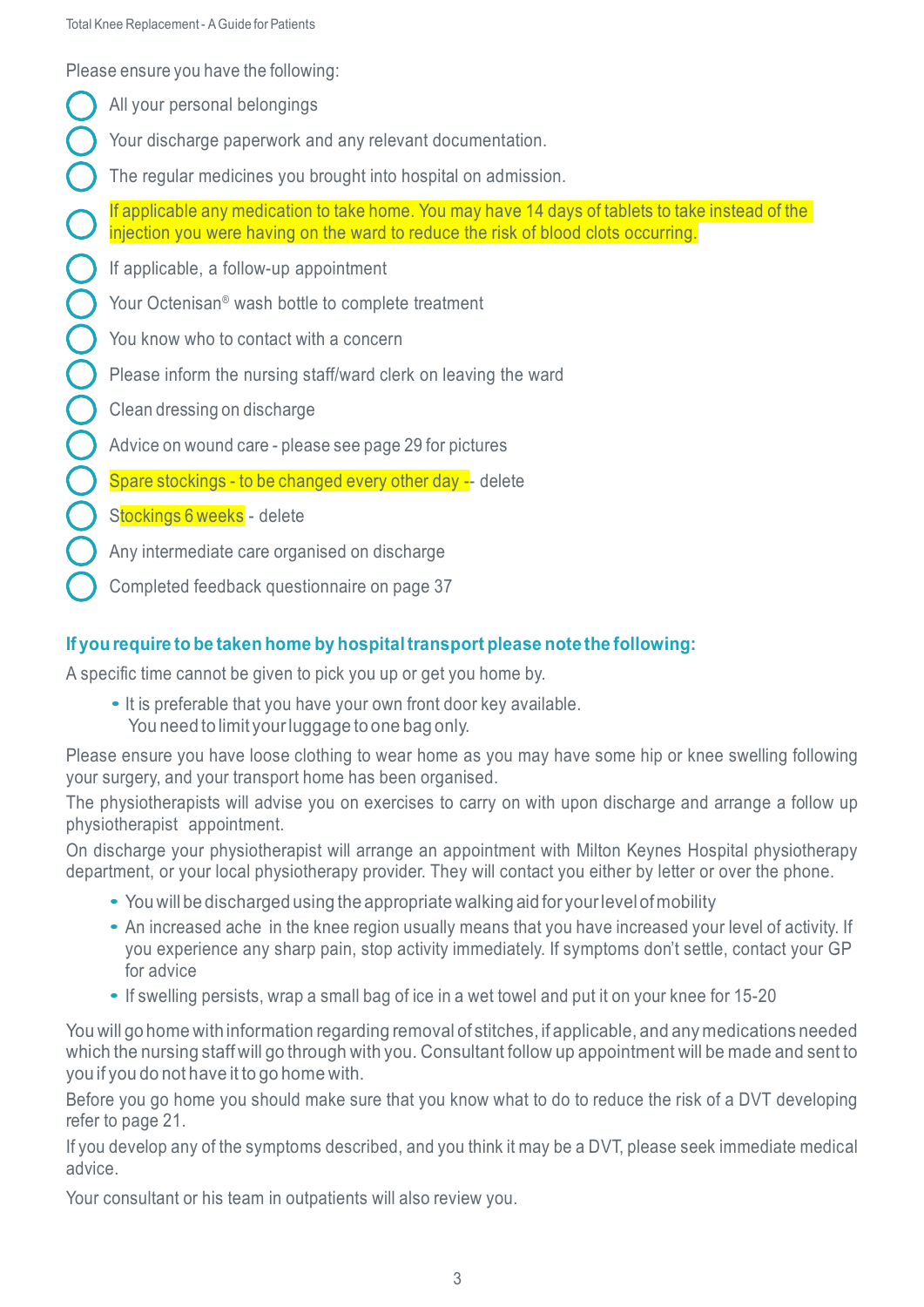# Exercises

The following exercises should be performed 10 repetitions of each exercise 3-4 times per day.

The exercises aim to:

- Strengthen the muscles on thefront and back of yourthigh
- Enable you to fully straighten your knee
- Enable you to bend your knee to 90° for proper function

#### Also:

Every day gradually increase your walking distance and the amount of activity you do during the day.

#### Exercise 1

- Sitting or lying on your back
- Squeezeyourbuttockstogether
- Hold each exercises for 5-10 seconds, relax then repeat

#### Exercise 2a

- Sit or lie with your legs straight out in front of you
- Push the back of your knee down towards the bed and pull your toes towards you
- You should feel the muscle on the front of your thigh tighten
- Hold for a count of 5, relax then repeat



# Exercise 2b

• If instructed by the physio, place a rolled up towel under your ankle to increase the stretch at the backofyourknee,andfollowtheinstructionsasperexercise2a

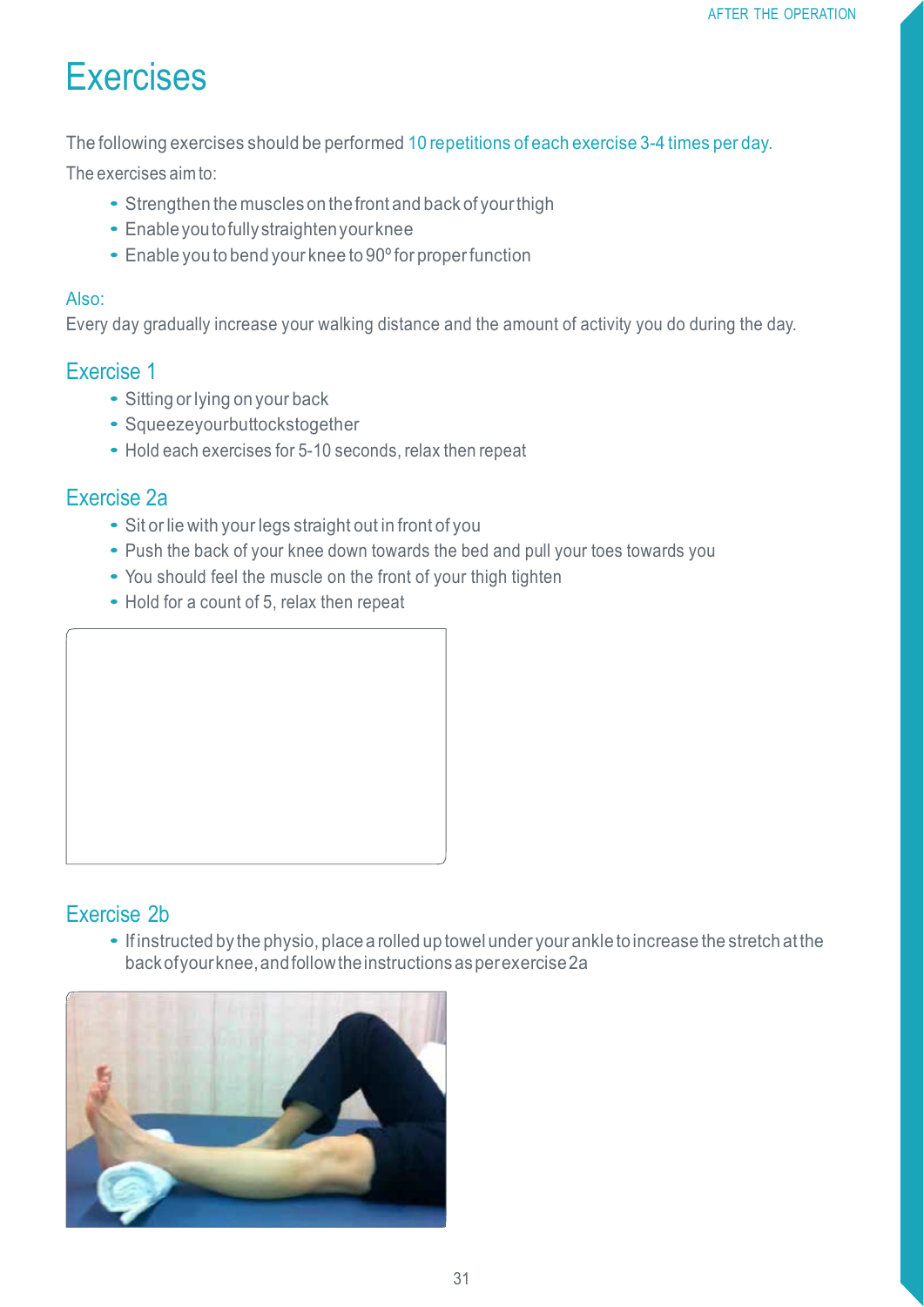## Exercise 3

- Sit or lie with your legs straight out in front of you
- Slide the heel of your operated leg towards your bottom and allow your hip and knee to bend
- Slide your heel back down again, relax and repeat <sup>x</sup> <sup>10</sup>



## Exercise 4

- Sit or lie with your legs straight out in front of you
- Slide the heel of your operated leg towards your bottom and allow your hip and knee to bend
- Relax and repeat





# Exercise 5

- Place <sup>a</sup> rolled up towel under your knee
- Pull your toes up towards you and lift your heel so that your knee is locked straight
- Hold in this position for <sup>a</sup> count of 3, building up to 10
- Lower leg completely
- Relax and repeat

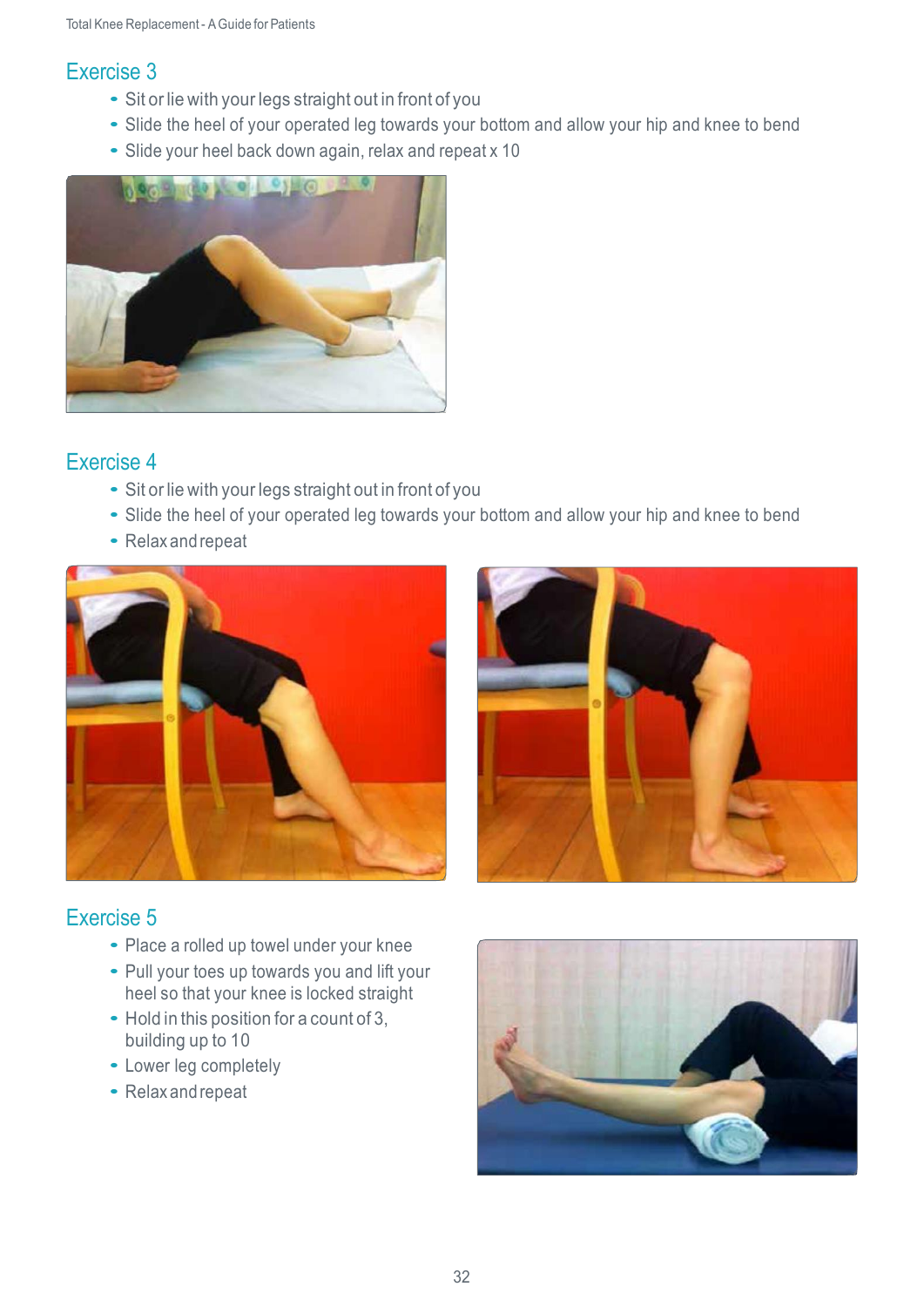# Exercise 6

- Sit on <sup>a</sup> sturdy surface with knees bent
- Pull your toes up towards you and straighten your knees as far as you can
- Hold in this position for a count of 3, building up to 10
- Slowly lower your leg
- Relax and repeat



# On Discharge

- On discharge your physiotherapist will arrange an appointment with Milton Keynes Hospital physiotherapy department, or your local physiotherapy provider. They will contact you either by letter or over the phone
- You will be discharged using the appropriate walking aid for yourlevel ofmobility

#### **Advice**

- An increased ache in the knee region usually means that you have increased your level of activity. If you experience any sharp pain, stop activity immediately. If symptoms don't settle, contact your GP for advice
- If swelling persists, wrap <sup>a</sup> small bag of ice in <sup>a</sup> wet towel and put it on your knee for 15-20 minutes
- Put your leg up on <sup>a</sup> stool if you are sat for longer periods to prevent swelling of your lower ankle

# Follow Up

The Ward Clerk will phone you after your discharge from hospital to check how your recovery is. You will come back and see the consultant at 6 weeks and then come and see the physiotherapist in the PROMS follow up clinic at 3, 6 and 12 months. They will monitor your progress and can refer you back to the consultant if there are any concerns as well as give you more exercises and advice as needed.

# Flying

Most airlines insist you wait 6 weeks after a knee replacement before flying. We advise that you check with your insurance company.

## **SexualIntercourse**

In the absence of pain, or advice to the contrary from your Consultant, you may resume sexual activity around six to twelve weeks after your operation.

Should you have any questions, please ask your Consultant.